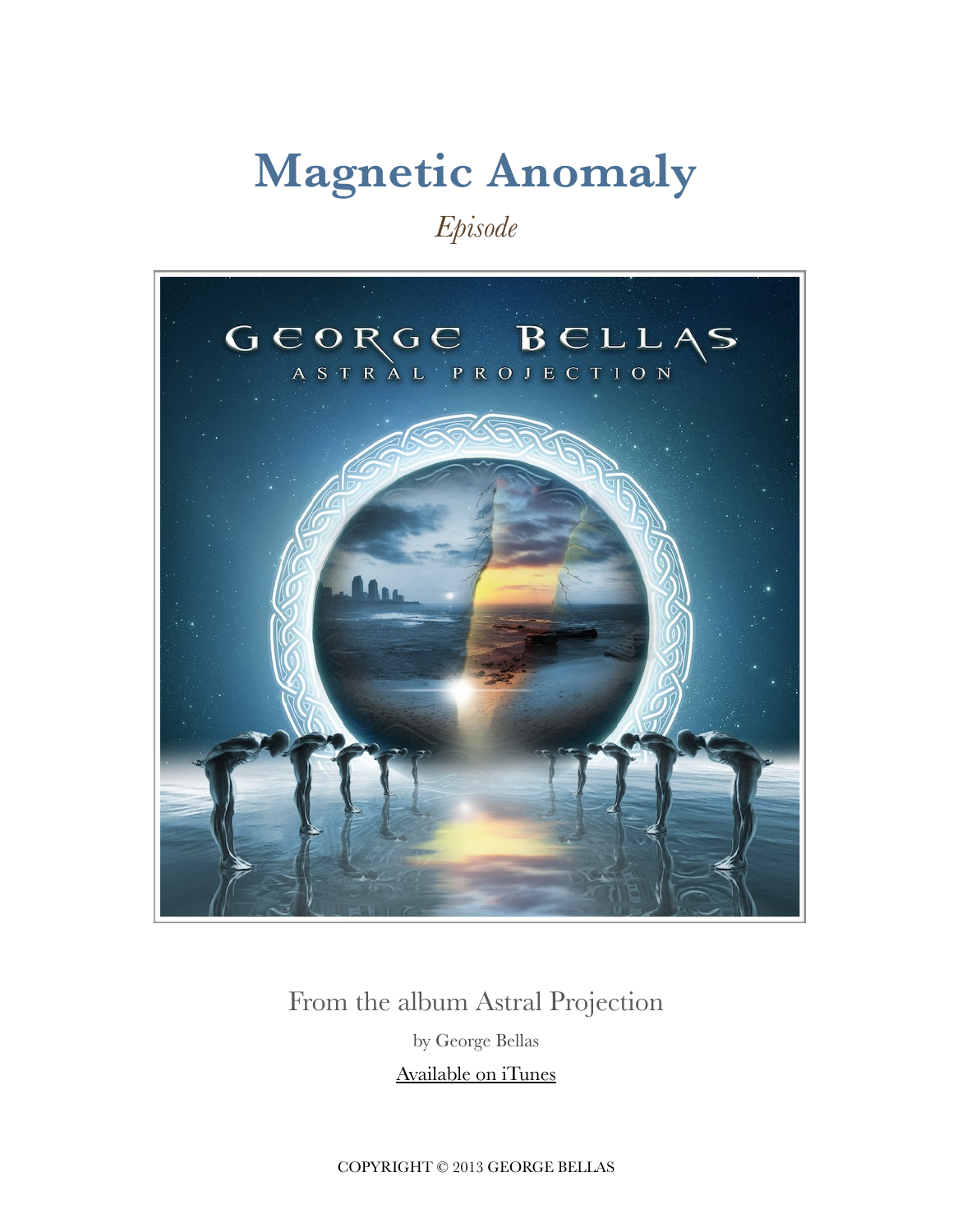### **Magnetic Anomaly** *Episode*

#### Transcription Notes

Magnetic Anomaly is the 9th song on the 2013 album Astral Projection by George Bellas. Several modern compositional devices were used throughout this song, including a myriad of syncopated odd-meters, poly-harmony, quartal and quintal harmony, symmetrical scales and more.



The score on the following page is an episode section to Magnetic Anomaly which begins at 2:27 of the song. This excerpt begins in 7/8 with a symmetrical atonal sequence using a mode of limited transposition. Measures three and four are identical to measures one and two except for the transposition. Measure six begins a series of descending quintuplet arpeggios that end up at the penultimate bar with an ascending flurry in 10/8 of the atonal mode being used throughout this section.





COPYRIGHT © 2013 GEORGE BELLAS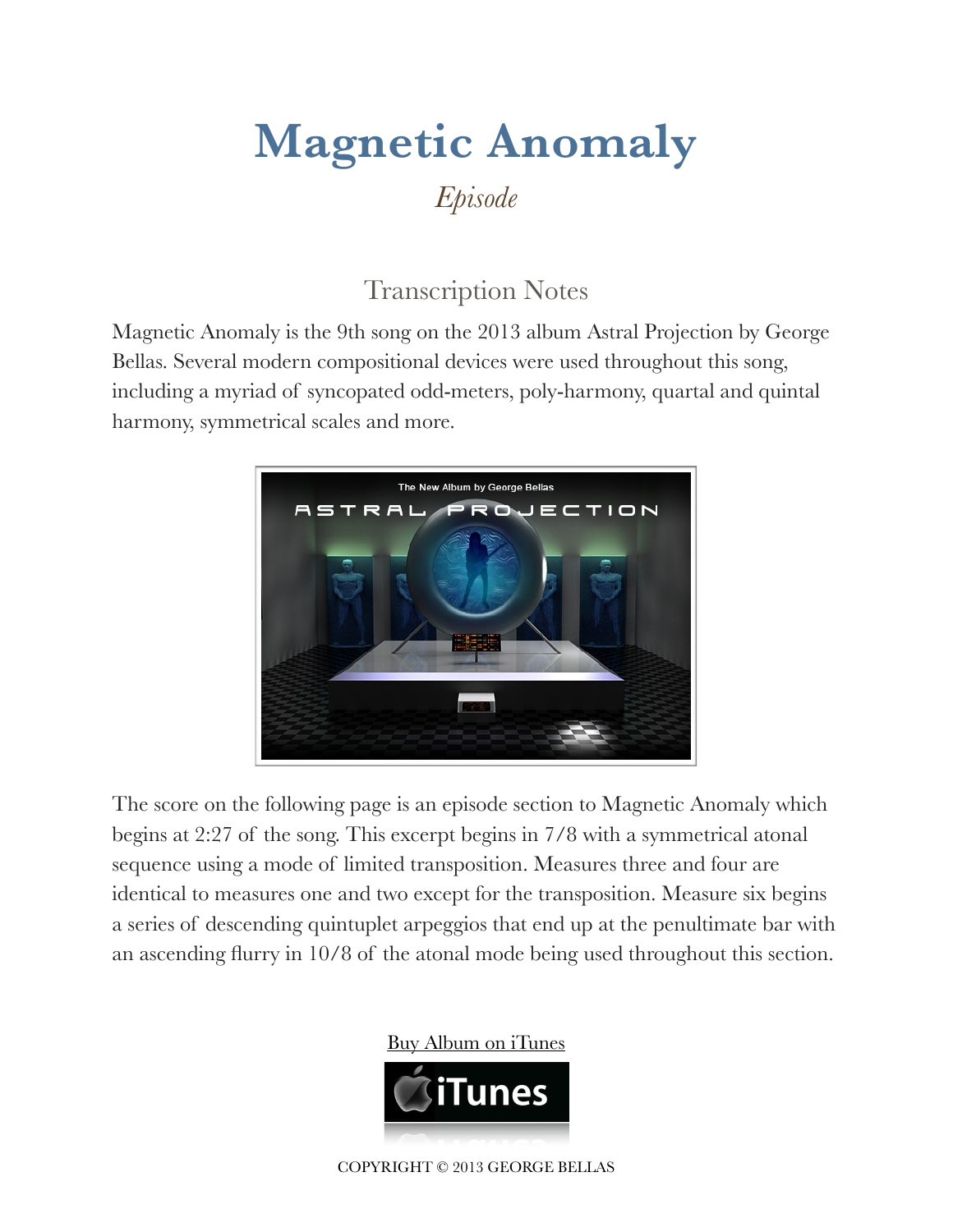